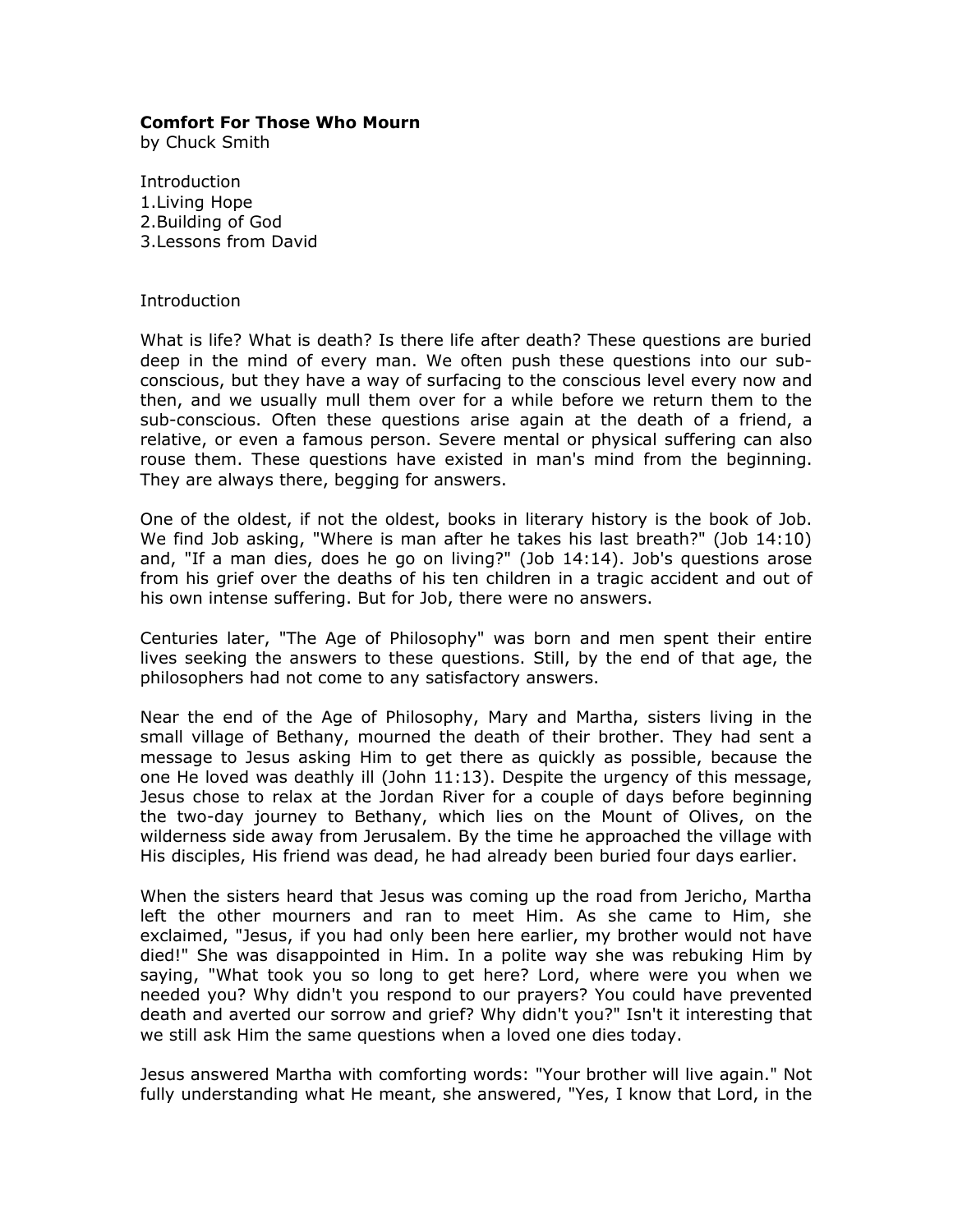last day in the great resurrection." She must have been thinking of the prophecy of Daniel 12, where he speaks of the general resurrection of the dead; some to everlasting life, others to everlasting contempt. But Jesus answered, "I am the resurrection, and the life: he that believeth in me, though he were dead, yet he shall live: and whosoever liveth and believeth in me shall never die" (John 11:25-26).

Having made this radical statement, He then asked Martha directly, "Do you believe this?" She answered, "Yes, Lord: I believe that You are the Christ, the Son of God." The statement Jesus made has to be one of the most radical any man in history has dared to make. If He were not the person who made it, it would immediately be cast off as the vain babble of a fanatic. Imagine Napoleon telling his loyal troops before a battle, "If you believe in me, you will never die." Imagine Hitler or Kadaffi, or even our own President making that claim. You would conclude right away that they were crazy and you probably wouldn't give it another thought. But because of who Jesus is, we cannot just pass over this radical remark. We must consider it seriously.

# 1. Living Hope

When Jesus asked, "Do you believe this?" He immediately divided all mankind into two categories: those who believe and those who don't. Those who have hope of life after death, and those who have no true hope for life after death. The Apostle Peter said, "Blessed be the God and Father of our Lord Jesus Christ, which according to his abundant mercy hath begotten us again unto a lively [living] hope by the resurrection of Jesus Christ from the dead, to an inheritance incorruptible, and undefiled, and that fadeth not away, reserved in heaven for you, who are kept by the power of God through faith" (I Peter 1:3-5). Our hope of eternal life, according to Peter, is more than hope. It is a living hope verified by the resurrection of Jesus Christ.

At this point, you may logically argue, "If His words were true, why are there so many crosses on tombstones? What about all of the millions through the centuries that believed in Jesus and are now dead?" It is necessary to point out that the Biblical definition of death is distinctly different from the dictionary definition. Medical science considers a man clinically dead when his brain ceases to function. When a person lapses into a coma, life support systems are hooked up, along with EEG probes that allow doctors to observe brain wave activity. When the line on the monitor goes flat, that person is considered dead. Doctors often leave life support systems on for another twenty four hours. If the line remains flat, they remove the life support, and watch the monitor carefully for some flutter that would indicate the brain is calling for oxygen. If the line stays flat, they notify the family that their loved one is dead. The mind, or consciousness, has departed from the body, so the person is considered dead. Death by this definition is the separation of the consciousness from the body.

From a scriptural perspective, death is the separation of man's consciousness from God. If you are not conscious of God the Bible declares that you are dead.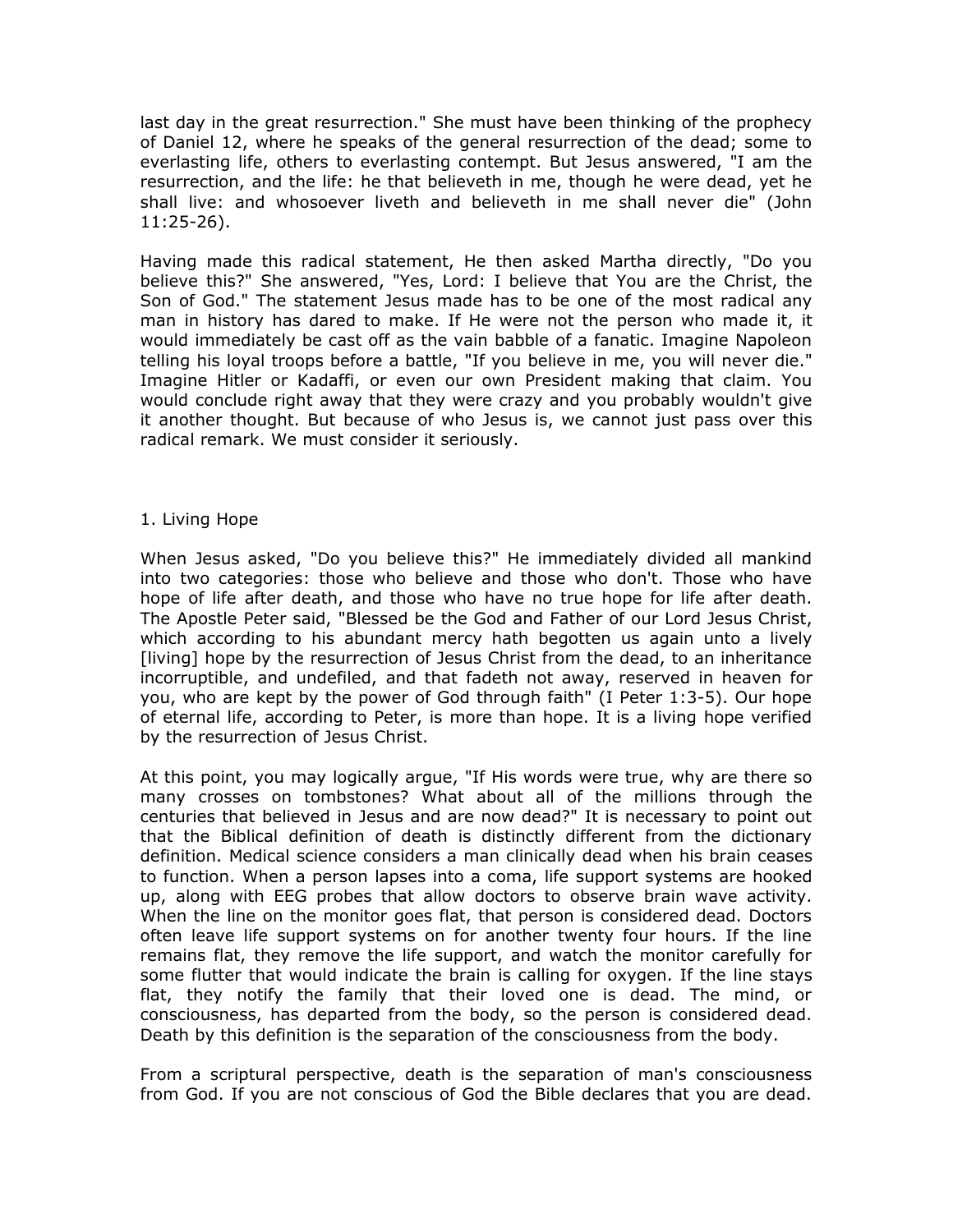Paul the Apostle said that people living only for pleasure were dead while they were still alive (I Timothy 5:6). God warned Adam in the Garden that the day Adam ate the forbidden fruit he would surely die (Genesis 2:17). When Adam ate the fruit he died spiritually.

Up to that time, God had fellowship with man in the Garden. But after Adam ate the forbidden fruit, this fellowship with God was severed. Adam hid himself and God called to him, "Adam, where are you?" Adam, through sin, separated himself from God. He was spiritually dead, and that would eventually lead to physical death. By believing in Jesus Christ we experience a spiritual birth. When Paul wrote to the believers in Ephesus, he said, "And you hath he quickened [made alive], who were dead in trespasses and sins" (Ephesians 2:1). Jesus said, "He that believeth on the Son hath everlasting life: and he that believeth not the Son shall not see life; but the wrath of God abideth on him" (John 3:36).

What Jesus was saying to Martha when He said, "If you live and believe in Me, you will never die," was that believers will never be consciously separated from God. I am so thankful that He did not mean that our conscious states would never leave our bodies. I cannot imagine a more horrible condition than remaining conscious long after my body could not adequately function. Wouldn't it be awful to be totally helpless; to be fed and bathed by someone you could not communicate with at all? To me that would be a fate worse than death.

## 2. Building of God

The Bible teaches that the "real me" is spirit. My body is a gift from God, a marvelous instrument through which I can express myself. Without our bodies, we could not relate to anything or anyone around us. What I am, what I think, what I feel; I relate to you through the medium of my body. You in turn because of your bodies can understand what I relate and in turn you relate to me. Because the body is the medium by which we relate, we begin to identify a person with their body. As we relate to each other, we begin to know, admire, appreciate and love each other. We experience loving relationships. That is exactly what God intended for man.

When our bodies, because of age, illness, accident or disease, can no longer relate what we are, what we feel or what we desire; when our bodies give us more pain than pleasure, they actually become prisons, incarcerating our spirits. Then it is time for God, in His love, to release our spirits from our bodies. The scriptures say that those who believe in Jesus Christ do not experience death, they just go through a metamorphosis or change of body.

In II Corinthians 5:1 Paul describes that change this way: "We know that, if our earthly house of this tabernacle were dissolved [our human bodies return to dust], we have a building of God, a house not made with hands, eternal in the heavens." To the believer then, death is nothing more than moving from a tent to a house!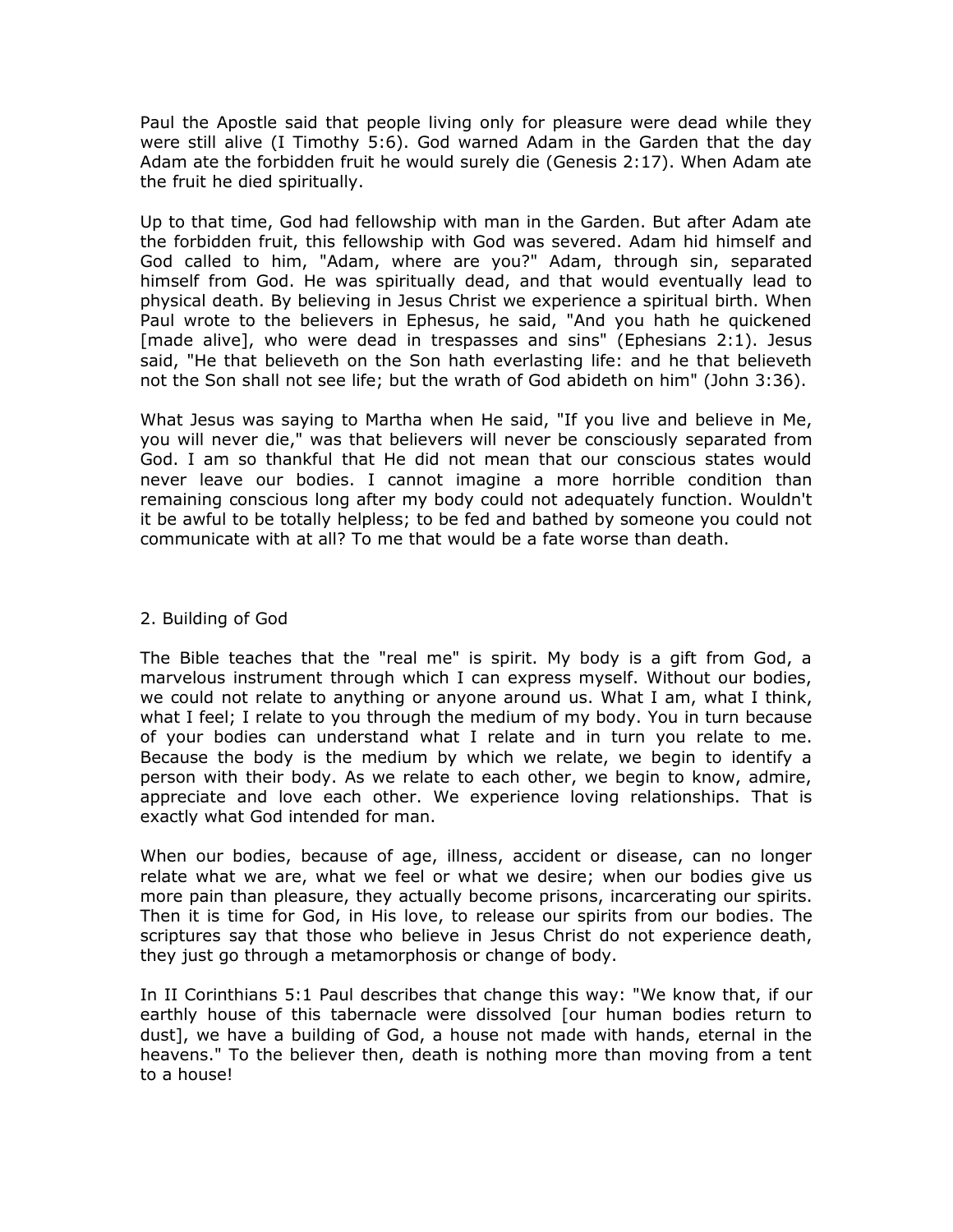If you've ever been camping, you know what it's like to stay in a tent for any period of time. It is exciting and fun, but often inconvenient. But you can put up with the inconvenience because you know it is only temporary.

No one thinks of a tent as a permanent dwelling, they think of it instead as something transient. It is the same with our sojourns in these bodies. One day I will move out of my tent and into my mansion, my building of God, not made by hands, that Jesus has gone to prepare for me. (John 14:1,2) You may read or hear someday that Chuck Smith died. Don't believe it. That will be poor reporting. It should be said that Chuck Smith moved from a worn-out tent into a beautiful mansion. Paul went on to say that, as we live in these bodies, we often groan, earnestly desiring to be delivered or freed from our bodily restrictions. We do not desire to be unembodied spirits, but we want to move into our new heavenly bodies. He concludes, that we know that as long as we are living in our present bodies, we are absent from the Lord. If we had our wish we would leave our earthly bodies so that we could be present with the Lord. Flesh and blood bodies cannot inherit the Kingdom of heaven, so the move from tent to mansion is imperative. "This corruption (my present body) must put on incorruption (my new body) and this mortal must put on immorality" (I Corinthians 15:53).

This brings in a flood of new questions and speculations which Paul anticipates in I Corinthians, chapter 15. First of all, how are the dead raised and what kind of bodies will they have when they come back with Christ? In I Thessalonians, chapter four, Paul teaches that when the Lord comes to snatch His church away, He will bring with Him all of the saints that have already gone to be with Him. We will meet together in the air and be with Him forever.

For an answer to the question of how the dead are raised, Paul points to nature to illustrate the truth. Resurrection is not something unique or far-fetched; it is often demonstrated in nature. Every time a seed is planted it dies before it comes forth in a new body and new life. This process is called germination. The very death of the seed is the process by which the new body comes forth. Paul is careful to point out, however, that the body that comes out of the ground is quite different than the body that was planted. We plant a bare grain, but God, through His miraculous recreative powers, gives it a new body that pleases Him. Paul tells us, "So also is the resurrection of the dead. It is sown in corruption, it is raised in incorruption: it is sown in dishonor, it is raised in glory: it is sown in weakness [our present feeble bodies], it is raised in power [our new glorified form]: It is sown a natural body [our present bodies, as a result of catabolic forces taking their toll], it is raised a spiritual body" (I Corinthians 15:42-44).

But let's go a little further with Paul's illustration of the seed transformed into something new by death. If I held a scaly brown bulb before you and asked you what it was, you might carefully examine it and reply, "That's a gladiola, I think." Looking at that ugly thing, I might query, "A gladiola, are you sure?"

If I put the bulb in the soil and covered it with a little dirt, it would die and split. Out of that cleft a little white shoot would rise and turn green as it reached the atmosphere. As it continued to grow into a stalk, buds would emerge on the sides and open up into beautiful purple, or perhaps red variegated blossoms.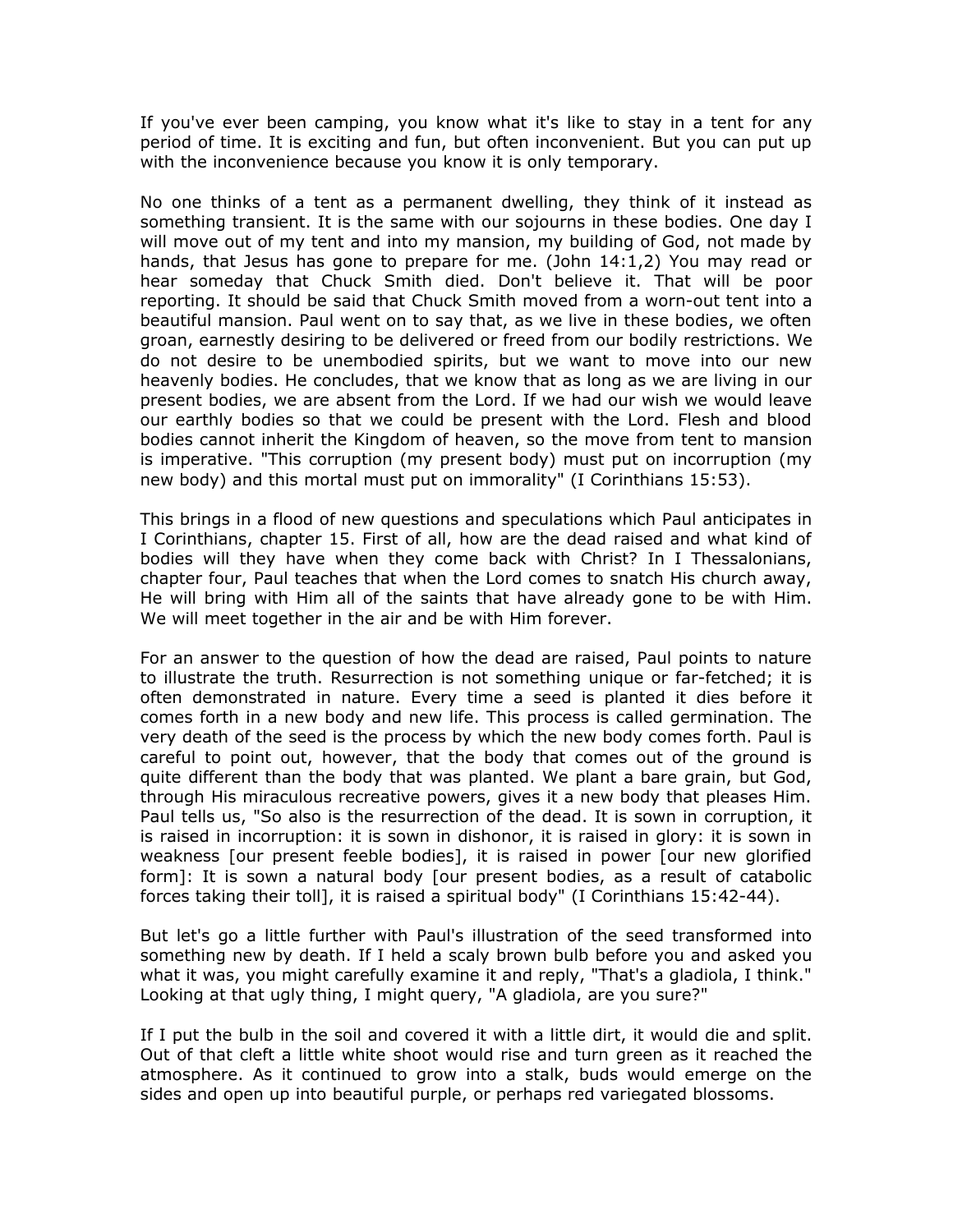Again I might ask you, "What is that gorgeous flower?"

Again you'd answer, "A gladiola." I could object, saying, "A gladiola, you're putting me on! How can that beautiful flower be a gladiola, when you just told me the brown scaly bulb was a gladiola?"

But it would be true. Though the bodies of the bulb and the flower are completely different, they are definitely related, the one sprang from the death of the other.

One day in heaven, you might see a handsome creature with an abundance of wavy brown hair. You might ask, "Who is that?" And when someone responds, "It's Chuck," you'll probably say, "Come on, you must be putting me on!" Not so. I simply will have blossomed out in my new body, my building of God not made with hands.

In Paul's lesson on resurrection in I Corinthians 15, he asserts that, even as we have borne the image of the earth and have been earthly, so shall we bear the image of the heavens. He is pointing out the fact that, when God created these bodies to house our spirits, He made them out of the earth and He made them for the environmental conditions on Earth. It is true that the seventeen elements found in the soil are the same seventeen elements found in our bodies. God said to Adam, "Dust thou art and to dust you shall return" (Genesis 3:19).

Once, a little boy who was taught that same scripture in Sunday school went home and looked under his bed and excitedly cried to his mother: "Come quick, there's someone under my bed and he's either coming or going!"

In the Psalms, we are told that God knows our frame: that we are made out of dust. (Psalm 103:14) My body was not just made out of earth, it was made for the Earth. My body was designed to extract oxygen from the atmosphere composed of 79 parts nitrogen, 20 parts oxygen and one part other trace gasses. My body was designed to withstand fourteen pounds of pressure per square inch. My body was not made for any other place in our solar system, or as far as we know, any other place in our universe. If we want to take our bodies away from this planet, even a few thousand feet above it, we must take an artificial environment with us. Pilots that fly the SR71, a plane that can climb in excess of 80,000 feet above the Earth, must wear pressurized suits with nitrogen and oxygen tanks. Without these suits, their body liquids would ooze out through their skin, in less than a scant ten miles from the surface of the Earth.

God has promised that, eternally, we will dwell with Him in His glorious Kingdom. We don't know what the environmental conditions of heaven are but there is no doubt that they are different from the conditions here; no doubt far superior. God could outfit us with space suits and let us clomp clumsily around heaven, or He could give us totally new bodies designed to take us anywhere in the universe. God has wisely opted for the latter. He has prepared a mansion for me, a building of God not made with hands, eternal in the heavens. You may think that a change to a new body that is adapted to a totally different environment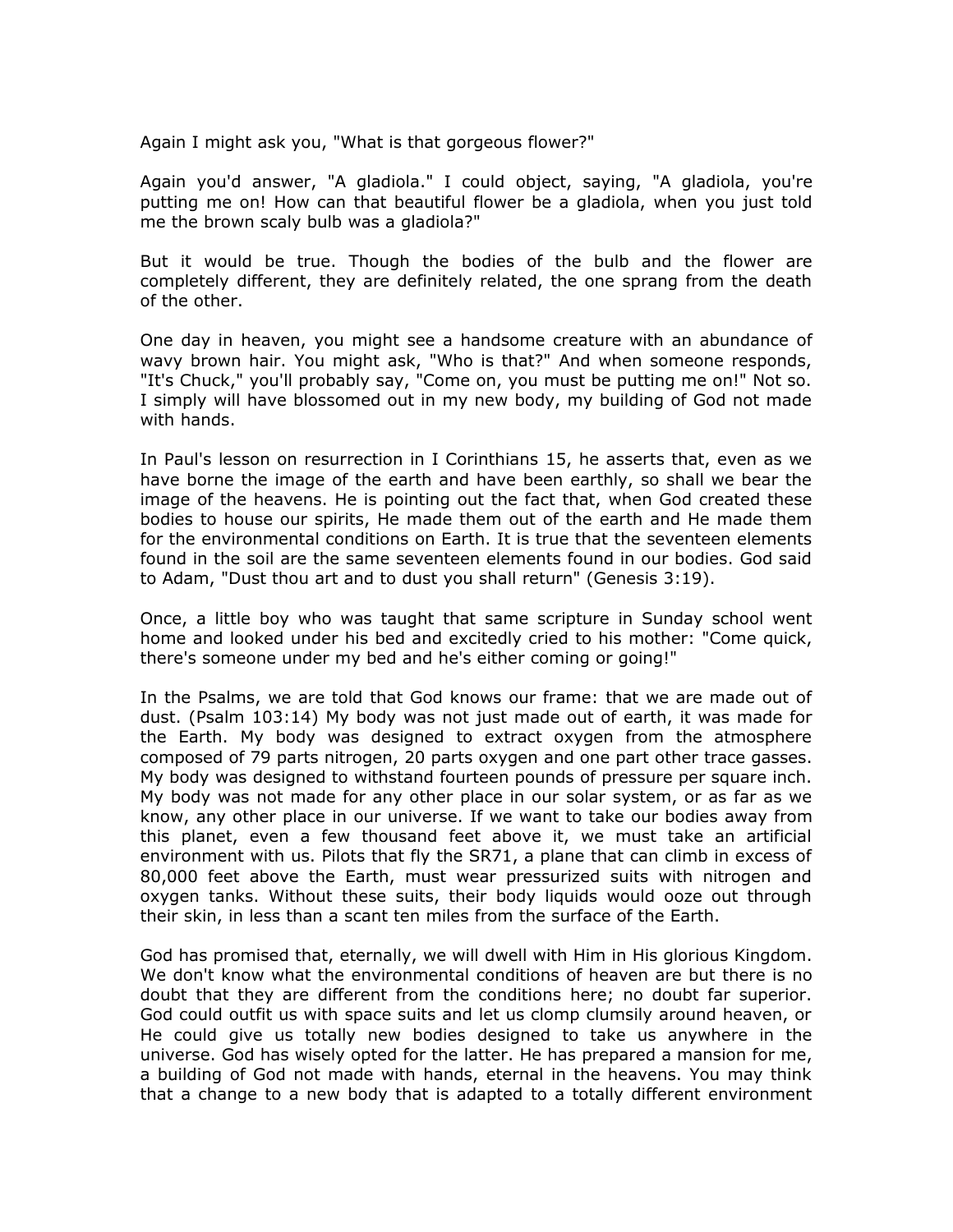sounds rather far-fetched and incredible. Again we can turn to nature for illustrations that demonstrate the viability of this concept.

Look at the tadpole, by design it is limited to the water, yet when it goes through it's metamorphosis and is transformed into a frog, it can now live on land also. Better yet, look at a fuzzy little caterpillar, crawling across a field. I can imagine him trying to cross a highway in the summer with all his little feet on the hot black asphalt, thinking to himself, "How wonderful it would be if I could fly! I am so tired of hot dirty feet." He might even attempt to fly by crawling up a tree, jumping off a limb and wiggling as fast as possible. But he's not aerodynamically designed for flight, so he'll just fall to the ground. One day however, he may climb up the wall of your house, ooze a little natural glue to affix himself under your windowsill, spin a chrysalis and hang motionless for a while. If you were to squeeze that chrysalis, you would find an orange-yellow liquid inside. If you let it hang there though, and you watch it carefully, you will see it begin to twitch one day. It will jerk convulsively until beautiful orange and black wings unfurl and a new butterfly perches for a moment on his empty chrysalis. Then, without lessons or instructions, that Monarch butterfly will soon begin to fly around the yard then over the fence and far away.

A metamorphosis from a body limited to crawling on the earth to one that can fly through the air is amazing. The new body allows the butterfly to exist in a whole new environment.

Sometimes as I look around at the chaos and sorrow on earth. I say, "Oh God, I am so tired of hot dirty feet, I wish I could fly!" And one of these days, this corruption will put on incorruption, this mortal will put on immortality, and I will be changed in the twinkling of an eye. (I Corinthians 15:52-54) I will soar above the clouds to be with my God in the glories of His eternal Kingdom, a world without end.

When I am gone, don't weep for me. I will be where my heart now longs to be, beholding the beauty of the face of the one I have never seen, yet I love. And though I don't see Him yet, I rejoice with unspeakable joy, full of glory (I Peter 1:8). I discovered, through the death of my godly parents, that my great sorrow was not for them, but for myself, for my personal loss of the beautiful input they always had in my life. My sorrow was selfish. I wasn't ready to let them go yet. I felt I still needed the security I always felt from their assurance and love. When I thought of them, there in His glorious presence, I rejoiced for them while I wept for myself.

Unless we are alive, and remain until the coming of the Lord, we can be sure that one of these days, our spirits will leave our mortal bodies. Our friends might say we have died, but if we have lived and believed in Jesus, according to His promise, we will have merely moved from our tents to our eternal homes where we will, as David, "dwell in the house of the Lord forever." (Psalm 23:6)

We will have blossomed like the gladiola, and we will soar in our new environment like the butterfly. Thank God this is our living hope, guaranteed by the resurrection of Jesus Christ from the dead!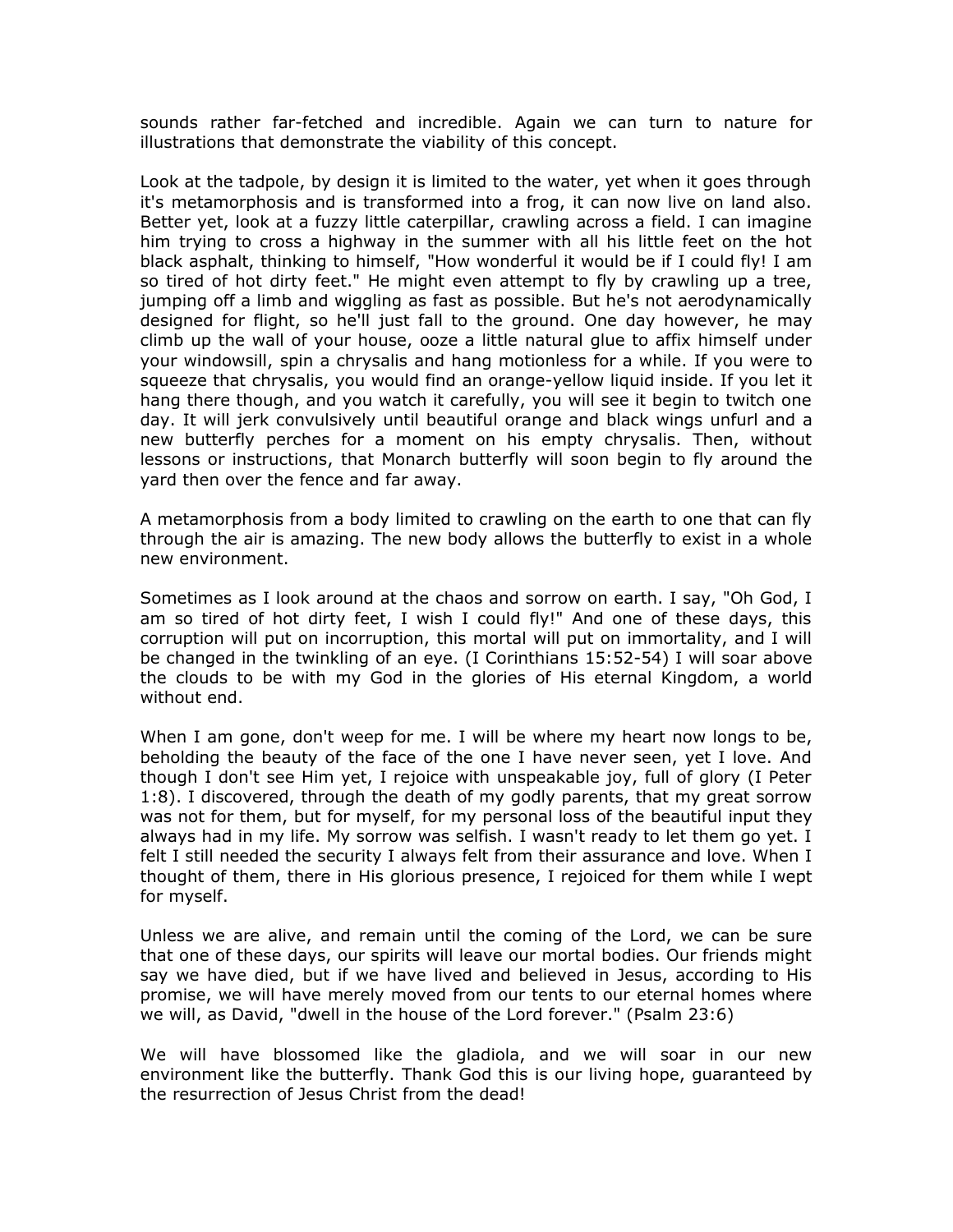### 3. Lessons from David

In Chapter one of II Samuel we find David receiving word of the death of his dear friend Jonathan, and of King Saul, who he admired so greatly. In observing how David deals with his grief, there are some important lessons we can learn. Sooner or later every one of us will experience the grief and sorrow of having lost someone that we loved very dearly. It could be that we lose them in death. It could be that just lose them as a close relationship drifts apart. But the loss of someone that we love can be an extremely devastating experience. Many people have been totally destroyed because of their inability to deal with grief.

Upon hearing the news, we read that David first responded emotionally, demonstrating his grief by tearing his clothes. Although that might seem strange to us, during the time of David it was common practice to rend a garment as an expression of extreme sorrow. David then fasted, wept and mourned until evening. It is important to understand that releasing our sorrows is a very beneficial thing to do. Often we feel that we must put on a brave face and repress any public expression of grief. Some even feel that they are being spiritual by doing so. But to release our emotions and shed some tears is not at all bad. In fact, it is quite therapeutic.

David's expression of grief was not limited to tears. He then spent some time reflecting on the lives of Jonathan and Saul and wrote a type of elegy called an lamentation for them. It begins as David declares, "The beauty of Israel is slain upon thy high places: how are the mighty fallen! Tell it not in Gath, publish it not in the streets of Ashkelon; lest the daughters of the Philistines rejoice, lest the daughters of the uncircumcised triumph. Ye mountains of Gilboa, let there be no dew, neither let there be rain, upon you, nor fields of offerings: for there the shield of the mighty is vilely cast away, the shield of Saul, as though he had not been anointed with oil. From the blood of the slain, from the fat of the mighty, the bow of Jonathan turned not back, and the sword of Saul returned not empty. Saul and Jonathan were lovely and pleasant in their lives, and in their death they were not divided: they were swifter than eagles, they were stronger than lions. Ye daughters of Israel, weep over Saul, who clothed you in scarlet, with other delights; who put on ornaments of gold upon your apparel. How are the mighty fallen in the midst of battle! O Jonathan, thou wast slain in thine high places. I am distressed for thee, my brother Jonathan: very pleasant hast thou been unto me: thy love to me was wonderful, passing the love of women. How are the mighty fallen, and the weapons of war perished!" (2 Samueal 1:19-27). In these beautiful and poetic words, David gave expression to the deep grief he was feeling. The people of Israel were able to sing these words in tribute to their fallen king and his son.

The third way that David dealt with his grief was quite interesting, and on the surface perhaps a little difficult to understand. Verse 18 tells us that David gave orders that each father in Judea was to teach his children how to use a bow. It is significant to note that in a time of emotional distress David instructed the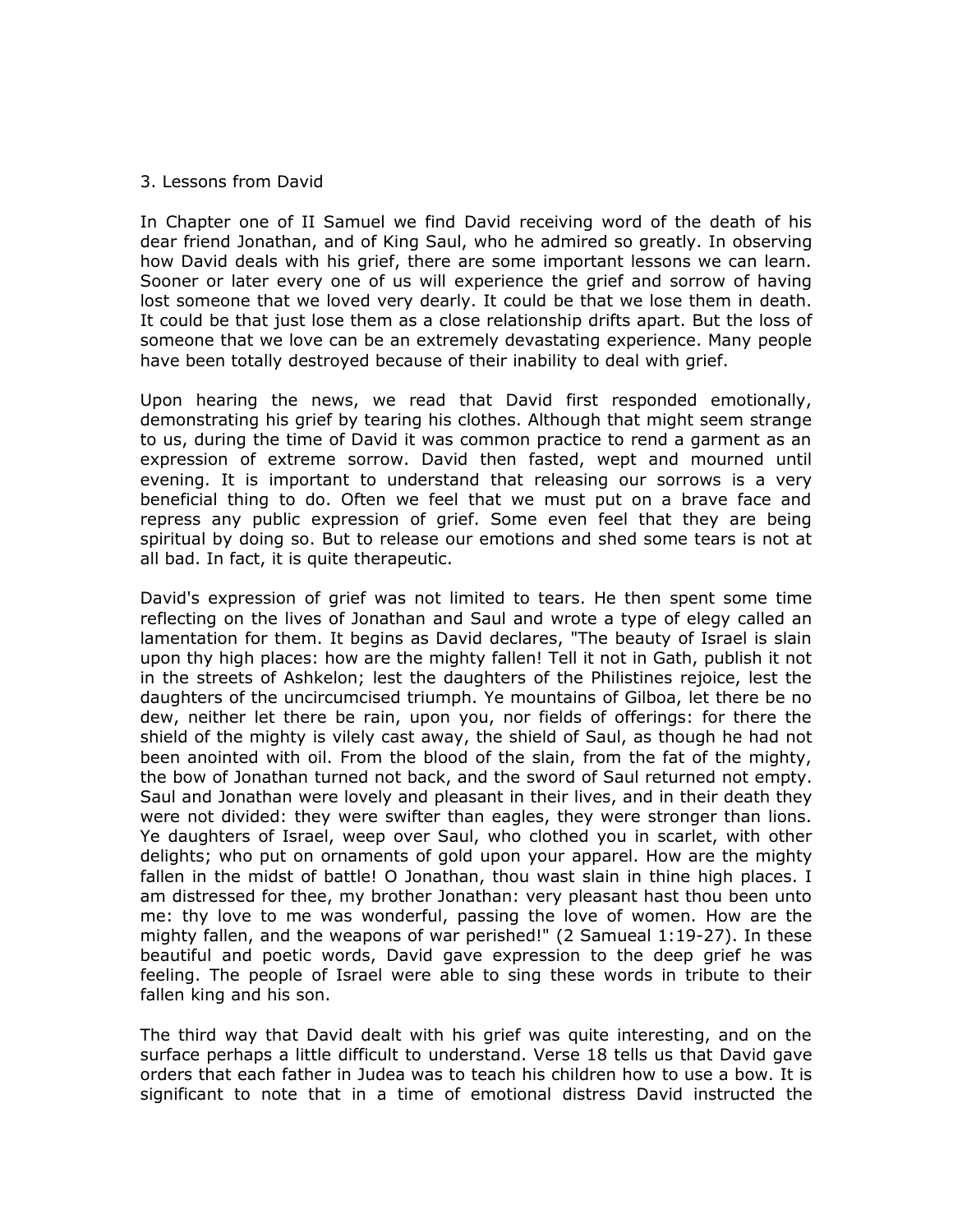people to get involved in a constructive activity. In a time of grief and sorrow, people often make that mistake of becoming almost paralyzed by a morbid kind of introspection and emotional indulgence. This approach is not only unhealthy, but actually intensifies and prolongs the grief. An important part of overcoming sorrow is to become active, to learn a new skill, to develop a new hobby, to get out and travel.

David instructed his people to teach their children how to use a bow. Now they didn't have sporting goods stores in those days. They couldn't just go downtown and buy an archery set. First they had to find a tree that had a good sturdy branch, cut it down and carve the branch out into the bow. They also had to look for branches that were straight that they could fashion into arrows. Then they had to find the feathers, and tie them on to each arrow. It was a real process in just making an archery set for the children.

There was a very important benefit that was derived from David's order. Think of the closeness that was developed between the fathers and their children as they worked together on this project. I remember years ago when I taught my sons how to use a bow. Of course, we went to a sporting goods store, and bought a couple of archery sets for them, including the targets, and the bale of hay. First I taught my sons how to string the bow properly. Then I taught them how to notch the arrow in the string the proper way, and how to accurately sight the target, and how to release the arrow at the proper time. I had purchased bows that were a little stronger than what they could immediately pull, so in the beginning of their lessons I had to reach around behind them and help them as they drew back on the bow. As we worked on this activity together we found it to strengthen our love for one another.

So we can see that David's real purpose was to strengthen the bonds within the families in Israel. Not only would archery take the people's minds off the loss of their leaders, it would also serve to bring parents and children closer to one another. Clearly, in a time of loss, we also should seek to strengthen the bonds within our families. We should make an effort to pursue activities that can draw the family together.

We also see tremendous foresight on the part of David. He was also taking lessons from the past and making them a valuable asset for the future. In the battle, the Philistines introduced a new form of warfare. The bow and the arrow were used in a tightly organized, concerted effort. Bows and arrows had often been used in battle, but for the first time all the archers were concentrating on a single target. If a hundred arrows are being shot at the same target some of them are going to get through. You can't dodge them all, nor can you use the shield to deflect them all. It was this new concentrated approach that resulted in the mortal wounding of Saul. David immediately saw the advantages of this long distance form of warfare.

King Saul was a powerful warrior. In David's lament he noted that the sword of Saul did not return empty. In one on one, hand to hand combat, the Philistines didn't stand a chance against Saul. So they cleverly adjusted their strategy. The archers brought Saul down from a safe distance, a lesson in tactics that wasn't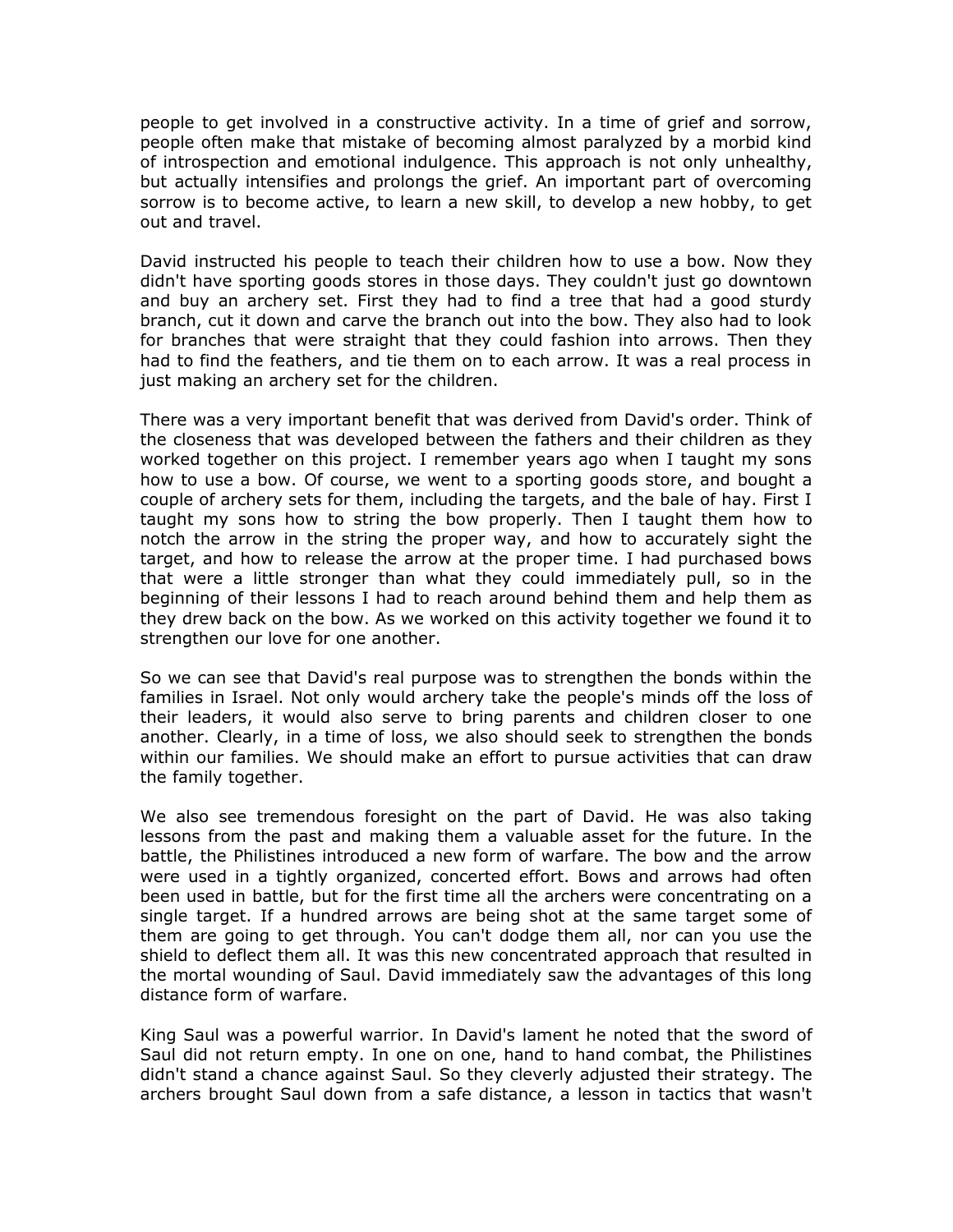lost on David. This would not be the last battle Israel would face. In fact, at that time in history warfare with various roving tribes was a fact of life. Many times the people would have to arise to defend village and family against attackers. David could see that it would be an advantage if they could develop archery skills for the future. Learning from the lessons of the past he now makes a practical application for the future. He ordered that fathers teach their children the use of the bow.

Beyond it being a more efficient form of civil defense, this practice also served as a very fitting memorial for Jonathan. Now I have never really been impressed by memorials that are made in stone. We have all seen plaques or marble monuments that declare all the wonderful things a deceased person had done. While I am sure these have meaning for friends and relatives, I believe there is a better way to honor the memory of those who have passed on. How much more significant it would be to look at the life of a person and attempt to emulate the strengths and skills that made them special. You see, Jonathan was a noted archer. In his lament, David speaks of the bow of Jonathan. Every time the fathers were out with their children teaching them how to use a bow they would remember Jonathan as a mighty man and an outstanding warrior. It was an extremely fitting tribute to Jonathan to teach the children the use of the bow. And how beautiful it is to honor those loved ones who have passed on by remembering and emulating their strengths.

My dad was an outstanding witness for Jesus Christ. As far as personal witnessing, he was one of the best. He was constantly sharing with people. I can't remember him ever meeting a person without turning the encounter into an opportunity to share the love of Jesus. He was tremendously gifted with the knack, the capacity, the zeal to witness in almost any situation. I can remember many years ago our family had a little trailer that we pulled behind a Model-A Ford, and every summer we would go on a camping trip to Yosemite National park. It was great, we really enjoyed it. But then in 1934, Airstream came out with a very nice, light travel trailer. Dad went down and bought one, and boy we stepped up in the world! Now we had a trailer, and our camping trips became very expansive. We went all over the western part of the United States.

On one trip we visited the Redwoods in Northern California. We had eaten dinner, and were settled down for the night. We had just turned off the Coleman lantern, and the light was gradually going out. We had all bedded down and were quite cozy when there was a knock on the door of the trailer. Dad opened the door, and there was a state trooper standing there. He said, "You know, you can't park here. It's against the law. You'll have to get off the road someplace. If you go up the road about two miles, and go back in about ten miles, there is a beautiful place to camp. Hardly anyone knows about it, it's so far off the road, but for a dollar you can connect up to the electricity. There's a nice stream, and in the morning you can go swimming."

So we drove up the road and pulled off and went way back into the woods. Dad went in to make arrangements to get a spot to park the trailer, and it seemed that he was gone a long time. So mom finally decided to see what had happened, and there was dad sharing Jesus with a man he met at the camp site.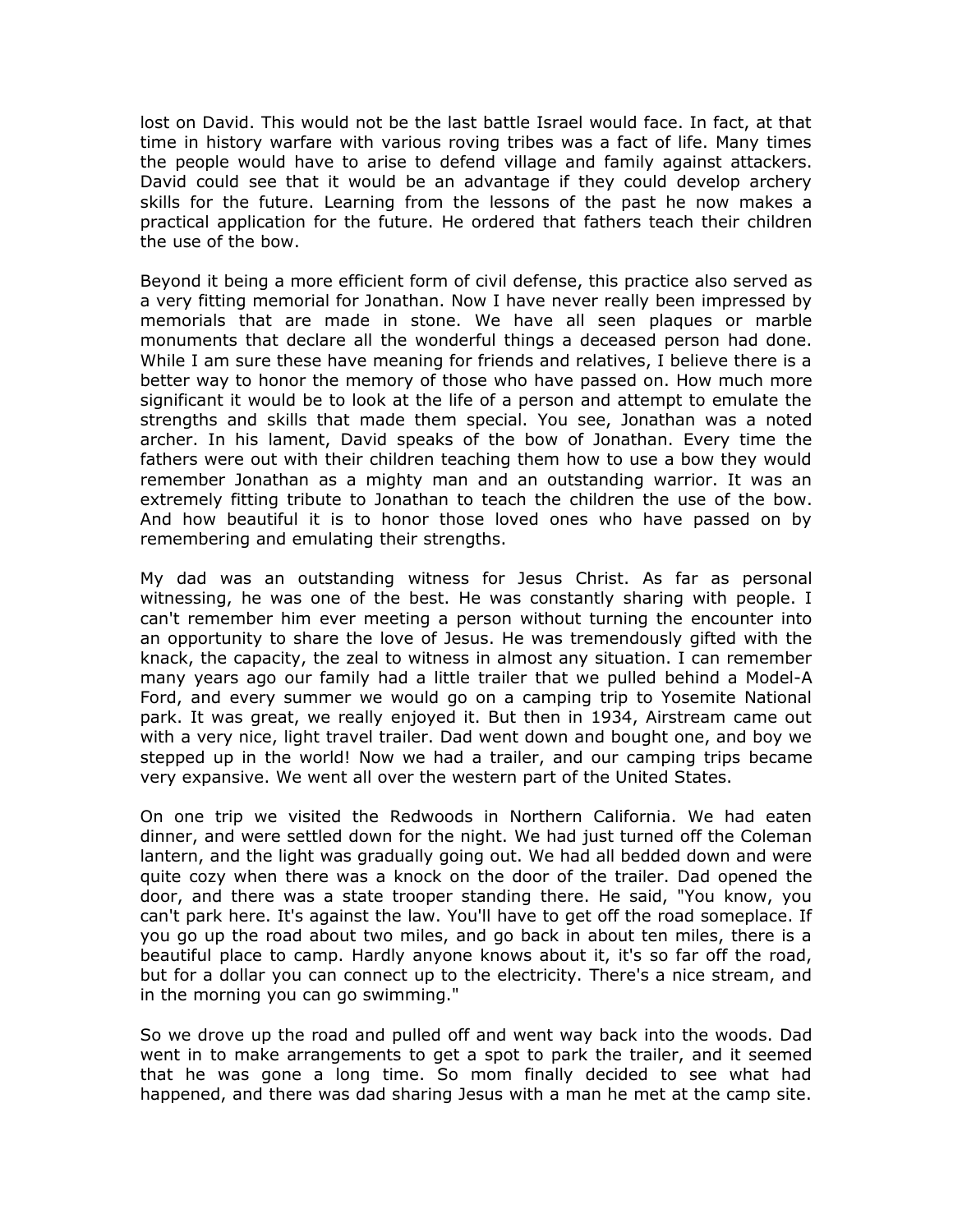Soon the man got down on his knees and accepted the Lord. Afterwards he told us, "I can't believe this! My parents were always witnessing to me. I got so sick of them telling me that I needed the Lord, and that I needed Jesus Christ. So I decided to get as far away from people so that no one would ever witness to me again. That is why I bought this place way back here in the sticks. Now here you are!" And my dad said, "Well, just shows you, you'll never escape the Lord. You can run as far as you want, but you might as well give your heart to Him, because you are never going to escape Him." And Dad led him to the Lord. But that's just the way my dad was.

So when the Lord saw fit to take him home, I determined that I was going to learn the skills of witnessing. He was skillful. His bow was witnessing. And so I determined that I was going to learn the use of the bow, the use of witnessing for the Lord, and that I might become a more effective witness for the Lord. Rather than just sitting back and weeping, and saying, "Oh, my dad, I miss my dad.", and plunging into self-pity because I lost my dad and brother, I decided to take something that they were able to do well, something in which they set a good example, and develop that skill.

My mother was a woman of prayer. I cannot remember waking up a single morning, but the first thing I heard was my mother out in the other room praying. She would get up and hour or so before the rest of the family and spend the first couple of hours in prayer. I can't remember going to sleep at night, but the last thing I'd heard as I would drift off to sleep was my mother in the other room praying. What a blessing it was to grow up in a home surrounded by prayer. My mother was one of the most godly, praying women I've ever met. When the Lord saw fit to take her home, I thought, "I'm going to develop my skills in praying. I'm going to give myself more to prayer. I'm going to learn to pray as she prayed. I'm going to learn the use of that bow." This was David's intent as he desired to honor Jonathan's life. He ordered everyone to teach there children how to use the bow. It was as if he was saying to Israel, "This man has set a classic example, let's follow it." And it became a living memorial unto him. When the time comes and we lose those who have been so influential, those that have touched our lives, it's good to get active. It is good to take something that they have been skillful or adept in, and determine that we are going to develop that ourselves, following the good example that they have left.

Clearly in David's time a bow was a weapon of warfare. And in a sense we can see this passage as instructive for the spiritual battles we fight, especially those that involve the use of the spiritual weapon of prayer. The Bible says that the weapons of our warfare are not carnal, but they are mighty through God for the pulling down of the strongholds of the enemy (II Corinthians 10:4). And whereas, the bow was able to lob the arrows, and strike the enemy from a distance, without this close hand-to-hand combat, so prayer can work the same way.

I like to think of our prayers as an excellent weapon by which we can bring a spiritual influence upon people from a distance. Many of us know what hand to hand spiritual warfare is like. We've witnessed so much to those that we love because we are so desirous that they know Jesus, and the joy of following Him,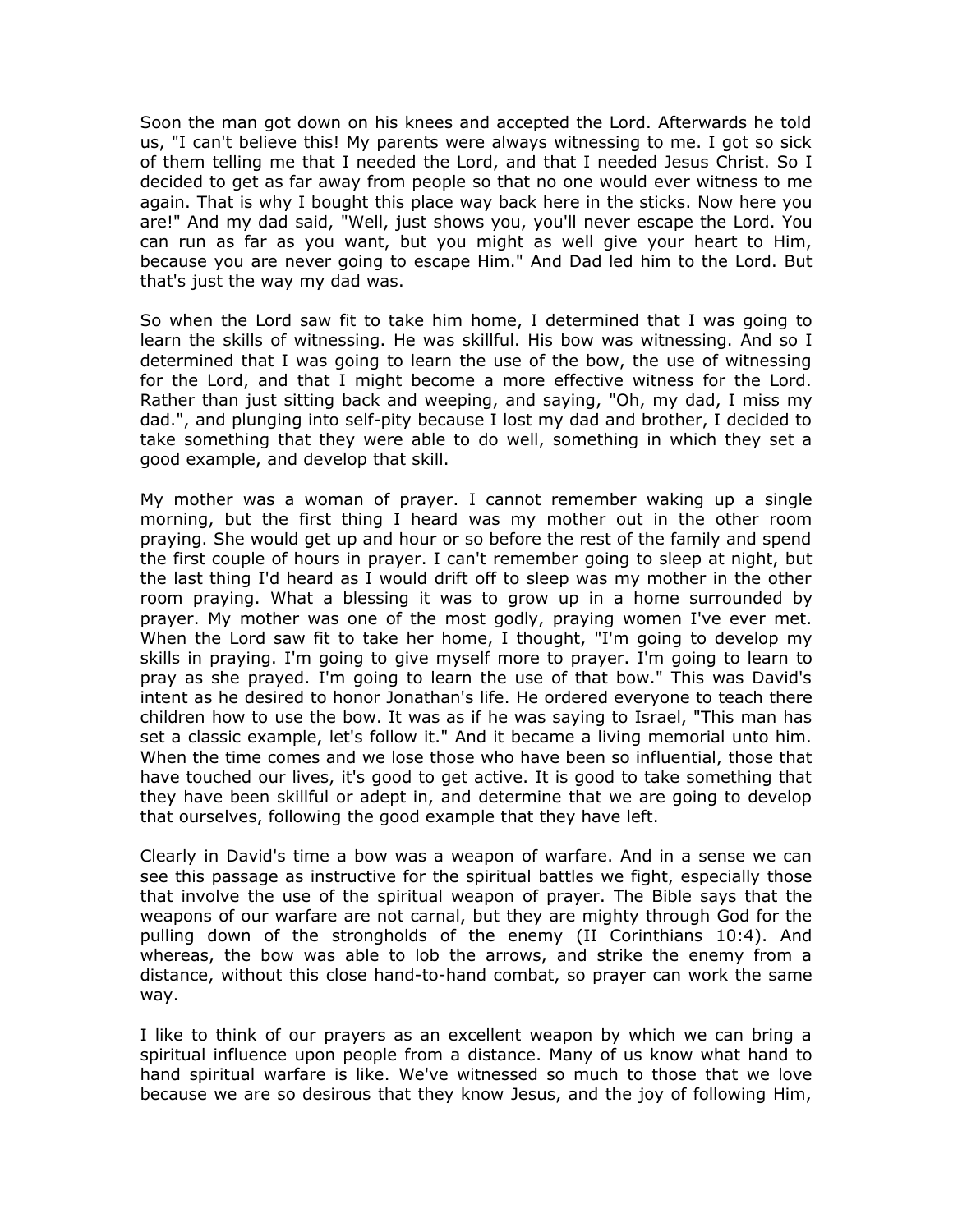and the assurance of eternal life. We so desperately want them to know the glorious love of God and the power of Jesus Christ in their lives, that sometimes we can get a little pushy. And sometimes people begin to resent our witnessing to them. They say, "Give me a break! Stay off my case! Don't talk to me about this anymore! We can't talk about religion without arguing, so please don't talk to me!" And it seems that all our best efforts have done is to slam the door of witness shut! At times like that it is great to know that God has equipped us with the long distance weapon of prayer.

Rather than forcing a confrontation we can just start shooting the arrows from a distance. They start getting hit, and they don't even know where it came from. They start feeling conviction for their sin. They start feeling miserable. "Why do I feel bad about that? I do it all the time. I know it's not right, but why do I feel so horrible?" The Spirit begins to work in their hearts as we through prayer can bind the work of the enemy. We through prayer can open their hearts to the things of the Spirit of God. And prayer becomes a tremendous instrument in Spiritual warfare, in bringing others into the light, and the knowledge, and the understanding of our Lord.

There was a lady who lived in St. Louis, Missouri, who was a beautiful Christian. Her husband was a lawyer, a man of keen intellect. He had been elected to Congress and sat in the House of Representatives. As was her habit, she met with a group of ladies for prayer. And on one particular Tuesday morning in March, she and her friends decided that they were going to pray for her husband's salvation every morning at ten o'clock. Though he was a wonderfully intelligent man, he was an agnostic, and was very resistant to all her attempts at witnessing to him.

So every morning she and the ladies would meet and at ten o'clock, shoot their arrows towards Washington D.C. They would pray that somehow God would speak to his heart, and that He would bring to his heart a realization of his need for God. It was a very busy session of Congress, but when it finally recessed, he returned home to Missouri. On Saturday morning he asked her, "Are you going to go to church tomorrow?" She said, "Well, if it's alright with you, I would like to go to church." He said to her, "Do you mind if I go with you?" She was absolutely shocked! "I'd love to have you go with me." So the next morning he went to church with her, and when the invitation was given, he went forward. That day at lunch they were sharing together how glorious it was that God had now united them completely. Even though they had had a good marriage, from an emotional, and physical standpoint, there was a missing spiritual ingredient that has now been made complete. They could hardly believe the joy and blessing they now shared, and the Congressman was thrilled by the joy and peace he was experiencing.

As they were sharing she said, "Well honey, last March I asked the ladies in my prayer group to join with me in prayer for you, that God would bring you to receive Christ." He asked, "When did you start?" She said, "Well, it was the second Tuesday morning in March. Let's get the calendar out." They got the calendar out, and found the exact date and time that they had started. He pulled out the daily journal that he kept and said, "I want you to see what I wrote on